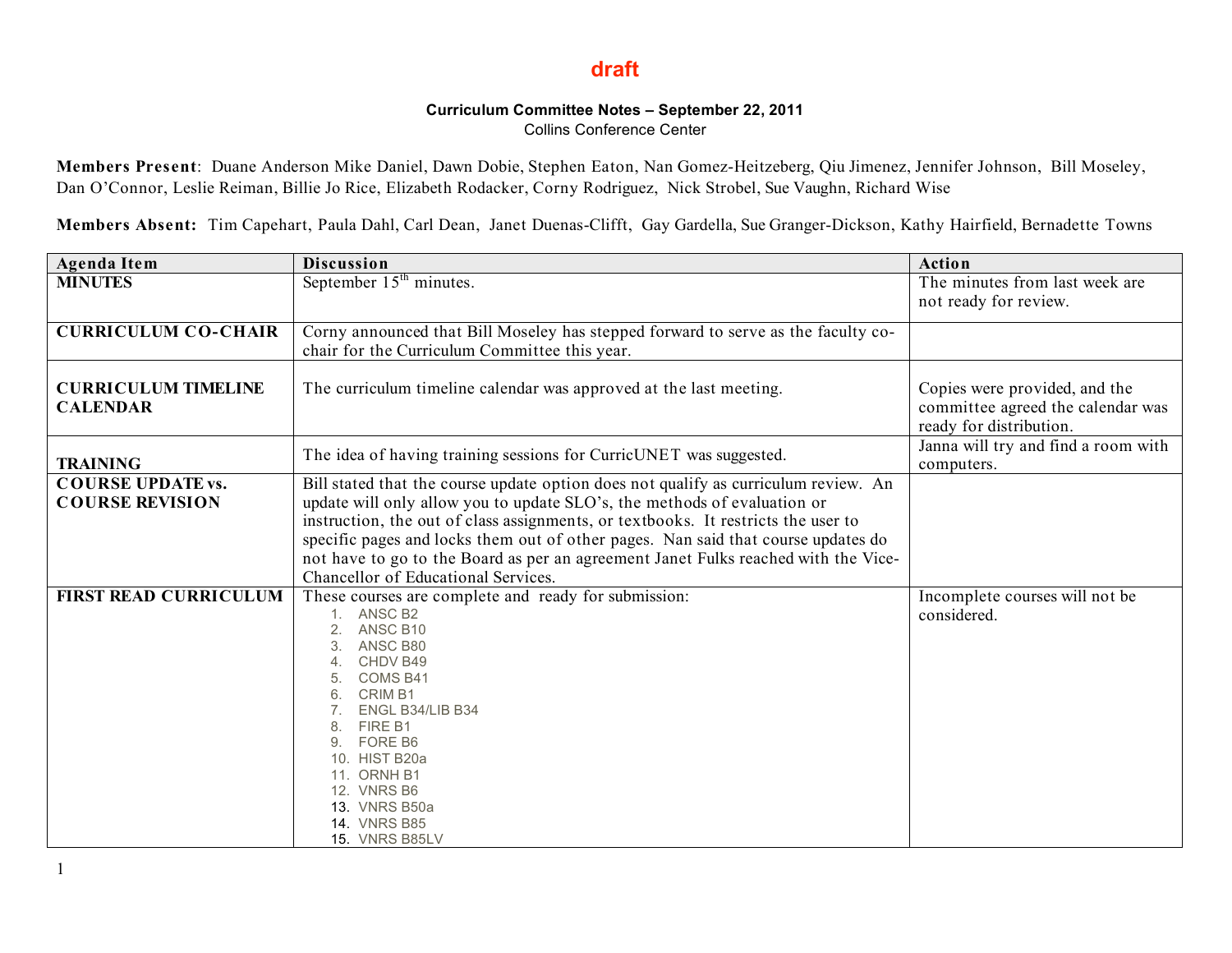| <b>CURRICULUM REVIEW</b><br><b>SUBGROPS</b> | <b>16. VNRS B86</b><br>17. VNRS B86LV<br>18. VNRS B97LV<br>Corny said that the courses were chosen based on completeness, compliance, and<br>6-year renewal. He tried to choose a course from each discipline. Several people<br>have called because they cannot "see" or find the submit button. The submit<br>button does not appear until each page is complete and "finished" is selected at the<br>bottom of the page. When all of the checkmarks appear in the Course Checklist<br>menu, the submit button will appear telling people the course is ready to be<br>submitted.<br>Working groups within the committee were identified last year to review specific<br>components of the course outline of record. Corny reviewed the assignments from<br>last year.                                                                                                                                                                                                                                                                                                                                                                                                                  | Corny encouraged the subgroups to<br>discuss what they look for when<br>reviewing courses as part of their<br>assignment. If your name is not |
|---------------------------------------------|-------------------------------------------------------------------------------------------------------------------------------------------------------------------------------------------------------------------------------------------------------------------------------------------------------------------------------------------------------------------------------------------------------------------------------------------------------------------------------------------------------------------------------------------------------------------------------------------------------------------------------------------------------------------------------------------------------------------------------------------------------------------------------------------------------------------------------------------------------------------------------------------------------------------------------------------------------------------------------------------------------------------------------------------------------------------------------------------------------------------------------------------------------------------------------------------|-----------------------------------------------------------------------------------------------------------------------------------------------|
|                                             |                                                                                                                                                                                                                                                                                                                                                                                                                                                                                                                                                                                                                                                                                                                                                                                                                                                                                                                                                                                                                                                                                                                                                                                           | listed, you will be assigned to one<br>of the areas.                                                                                          |
| <b>CURRICUNET</b>                           | Bill stated that an email was sent on Tuesday asking the originators from the list of<br>courses above to submit their courses. After a course is submitted, it goes to the<br>dean and chair level for 7 days, after which it moves to the Articulation Officer,<br>the SLO coordinator, and the Curriculum Technician. Then it goes to the co-<br>chair, who can decide to move it forward to the committee or back to the<br>originator for changes. The committee looked at some of the training videos; the<br>screens don't look quite like the current screens we are using. Although an email<br>has gone out, some people have not gone in and hit the submit button. This will<br>delay the approval process for those courses.                                                                                                                                                                                                                                                                                                                                                                                                                                                 | There was consensus among the<br>committee that Janna could go in<br>and submit courses in order to<br>move courses forward.                  |
| <b>STAND-ALONE COURSES</b>                  | Janna brought an example of a stand-alone course for the committee to review and<br>discuss. Because of the budget situation and the focuses on transfer, basic skills, and<br>CTE, the state is really looking at stand-alone courses. JRNL B4 is not part of a<br>degree or program approved by the Chancellor's office. Last year the course was<br>changed from program applicable to stand-alone. When completing paperwork<br>this summer through the curriculum inventory to make this change, she received<br>an error message that said courses coded as transferable must be coded as degree<br>applicable. Because this course is numbered 1-49 for transfer, it must be coded as<br>degree applicable. However, stand-alone courses are "not" degree applicable. As a<br>result, the course remains as program applicable in Banner. The question asked was<br>why someone would want to offer a course that does not transfer? Janna said that<br>is a bigger discussion that departments should have, and for the meantime, she has<br>not changed the course to stand-alone in Banner. Otherwise, it would come back as<br>an MIS error because it would not match Banner. |                                                                                                                                               |
| <b>COURSE RENEWALS</b><br>2                 | A list of courses that have not been reviewed in six years or more was sent to the<br>chairs and deans this summer. Bill said that he noticed some of the courses that<br>needed to be reviewed were from his department and were courses that he had put<br>on the spring schedule. He understood that the committee had voted to enforce a                                                                                                                                                                                                                                                                                                                                                                                                                                                                                                                                                                                                                                                                                                                                                                                                                                              | It was moved by Wise and seconded<br>by Anderson that the committee<br>modifying its restriction that a<br>course cannot be offered in spring |